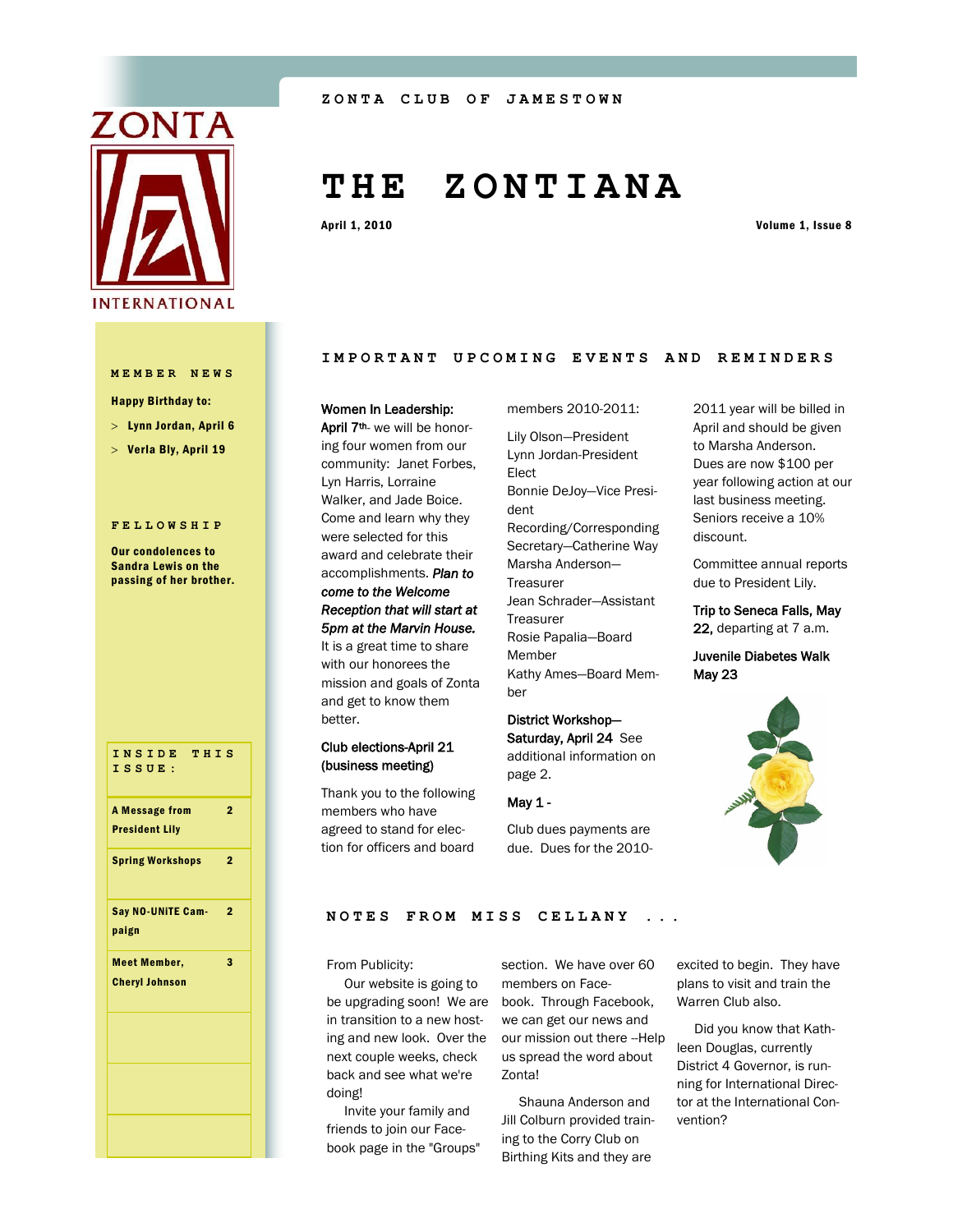#### Attention Committee Chairs and Officers:

Annual committee and financial reports are due to President Lily by May 1. Your reports are needed so that Lily can complete her club report to the District. Be sure you have them in on time.

# **Contact** President Lily if you would like to carpool to the **District** Workshop



#### **A MESSAGE FROM PRESI D E N T L I L Y**



 I would like to take this time to thank the club members for the lovely plant and many cards that my husband and I received since his surgery. His plant

Mark your calendar now to attend the Spring Workshop in Meadville, PA on Saturday, April 24. High-

> Personality Differences and Difficult

 Advocacy and CE-DAW—Where are We

 Technology for Us— Today and Tomorrow

**Situations** 

Now?

lights include:

looks great on our diningroom table and I am enjoying it.

 I hope that by now, you have all checked out our district web site. On the International and district site there is an article about the SAY NO-UNiTE project. It is a global effort to end violence against women. You can add your name to the petition.

 For new members; previously I informed you that you could find your ID number on the back of your Zonta magazine; well it was not published on the last magazine. You can obtain your ID number from our treasurer. Let me know if I can be of any assistance to you accessing the international, district or our club's web sites.

 Chair people: please don't forget your annual reports are due by May 1st.

#### **DISTRICT 4 SPRING WO R K S H O P : Z O N T I A N S MOVING FORWARD**

Call to Convention

 Membership Open Forum

Registration is \$40.00 and includes lunch and workshop materials. Deadline for registering is April 2 (early bird—March 21).

To register for the Meadville workshop, send registration form (available from President Lily) and check made out to Zonta

club of Meadville to Jane Nickerson, 7710 Chateau House, Meadville, PA 16335. (jnickerson@zoominternet. net).

Other spring workshop dates are April 17 in Brampton, Ontario and May 1 in Batavia, NY.

You'll enjoy this wonderful opportunity to meet and network with other Zontians.

**SAY NO - U N I T E C A M P A I G N U P D A T E F R O M B E R Y L STEN, INTERNATIONAL PRESIDENT**

 With Zonta International's support of the UN Trust Fund, the Say NO - UNiTE to End Violence Against Women campaign successfully reached its goal of 100,000 actions by International Women's Day. Zonta's US\$100,000 donation was featured on the Say NO website, and our participation was highlighted in the announcement that the campaign had met and

surpassed its initial goal of 100,000 actions.

 Zonta International is now focused on helping the campaign reach its next goal of 1 million actions by November 2010. With more than 30,000 members worldwide, Zonta can have a big impact; however, only 937 individuals have added their names to the global call on Zonta's Say NO page. I encourage every

Zonta club to hold a club meeting during which every member of the club can add his/her name to the global call to end violence against women. To add a name to the global call, please click on the image below or visit [http://www.saynotoviolence.o](http://www.zonta.org/site/R?i=JRx8SSyjWhAcgoQuTpP4CQ..) [rg/join-say-no/zonta](http://www.zonta.org/site/R?i=JRx8SSyjWhAcgoQuTpP4CQ..)[international-unites-say-no](http://www.zonta.org/site/R?i=JRx8SSyjWhAcgoQuTpP4CQ..)[violence-against-women.](http://www.zonta.org/site/R?i=JRx8SSyjWhAcgoQuTpP4CQ..)